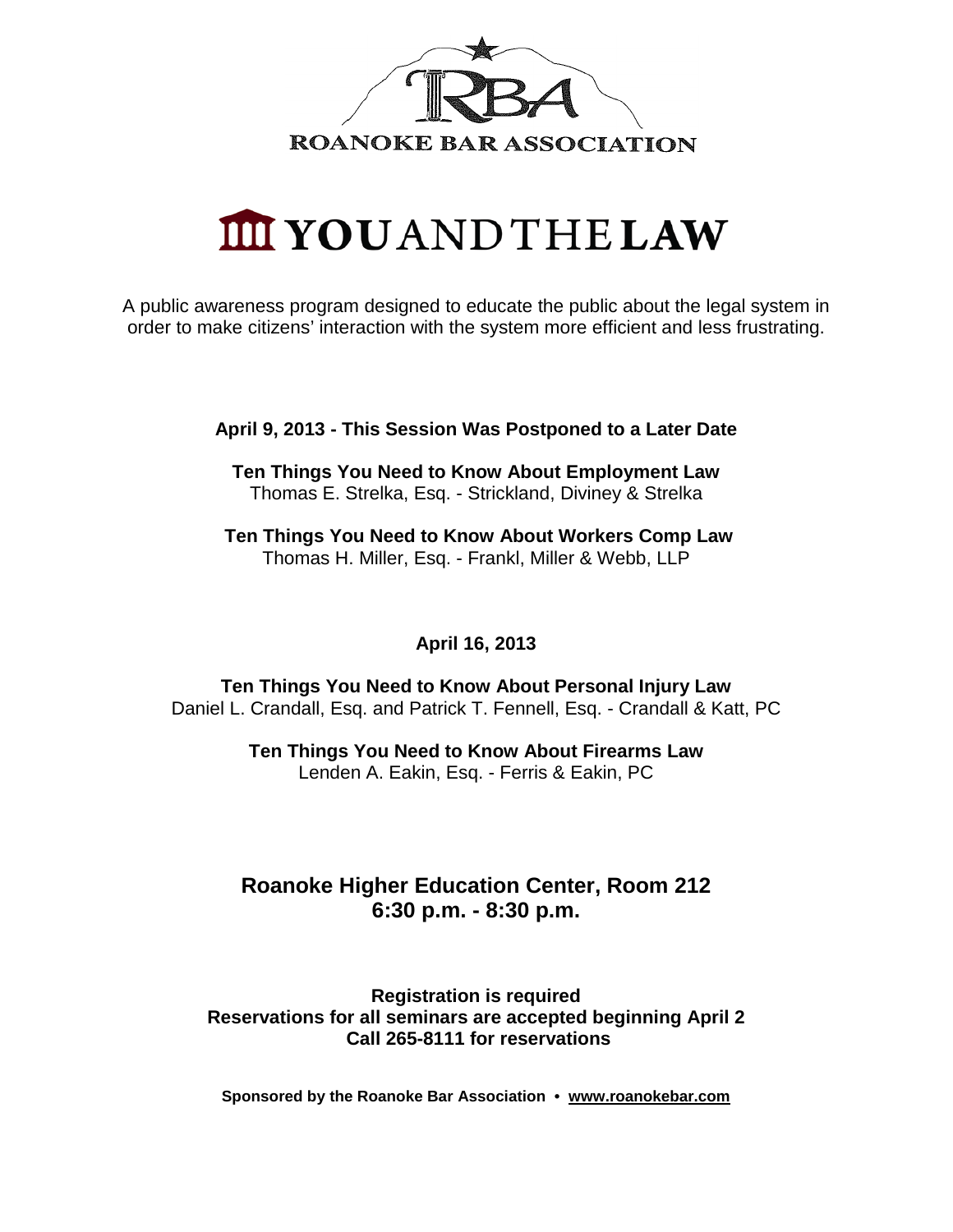## **IIII YOUANDTHELAW**

### **Things You Need to Know About Personal Injury Law**

Daniel L. Crandall, Esq. and Patrick T. Fennell, Esq. - Crandall & Katt, PC

- 1. Introduction.
	- a. Daniel L. Crandall & Patrick T. Fennell
	- b. What is "Personal Injury Law"?
- 2. Do I have a good case?

Four Issues:

- a. Liability.
- b. Damages.
- c. Causation.
- d. Defenses.
- 3. How do I protect myself if I am injured?
	- a. Call the police.
	- b. Seek medical attention.
	- c. Gather information.
	- d. Take photographs.
	- e. Follow doctors' orders.
	- f. Call a lawyer.
- 4. What does all this talk about "tort reform" mean?
	- a. Your right to have a jury decide your case.
	- b. "Tort reform" will chip away at your right to a jury trial.
	- c. Do we need "tort reform"?
- 5. What should I know about insurance coverage for personal injuries if I am in an automobile crash?
	- a. Automobile liability insurance.
	- b. Uninsured/Underinsured Motorist Coverage.
	- c. Medical Expense Benefits.
	- d. Stacking.
	- e. General liability insurance.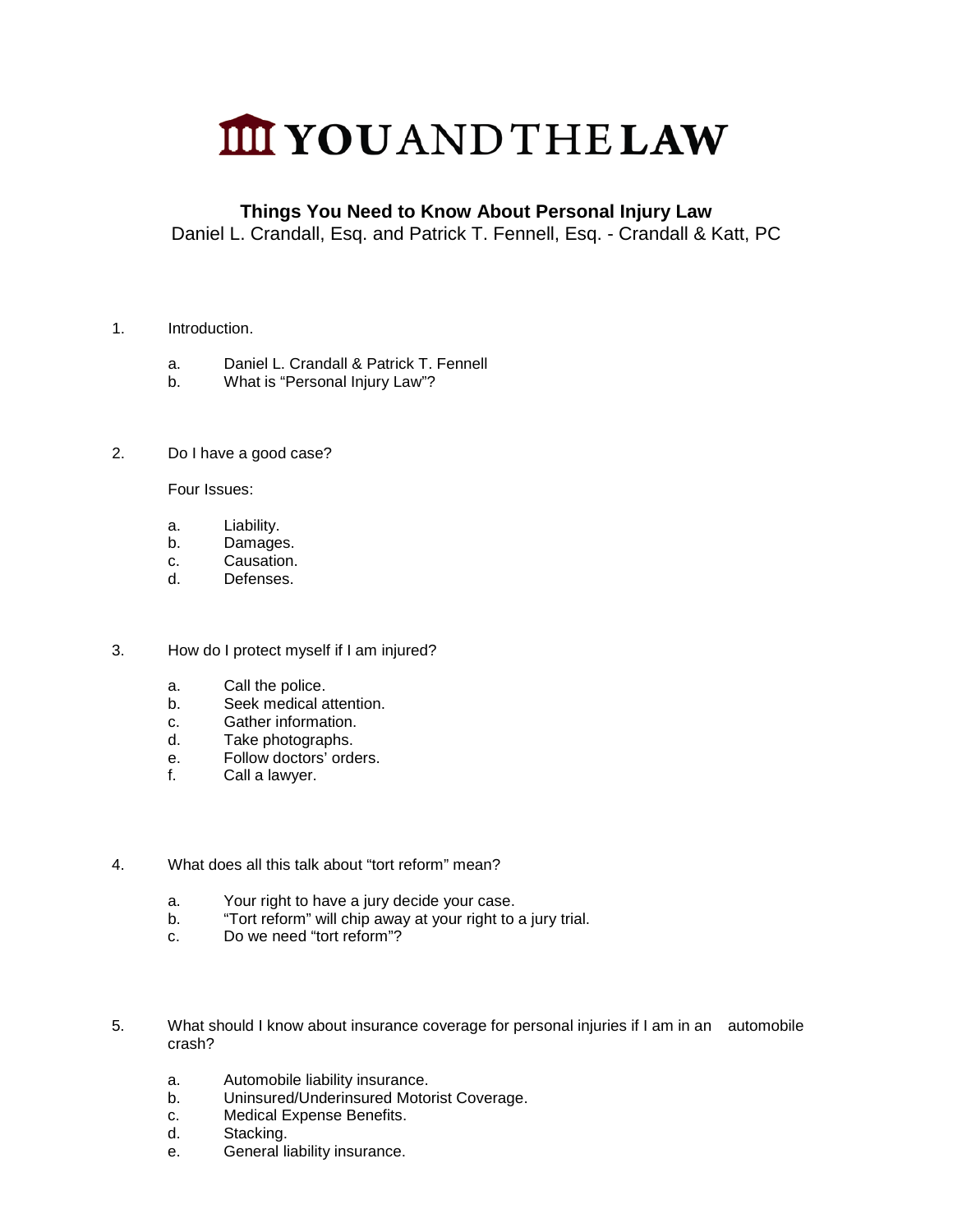#### 6. Deadlines.

- Notice Requirements.<br>Statutes of Limitations. a.
- b.

Notes:

L,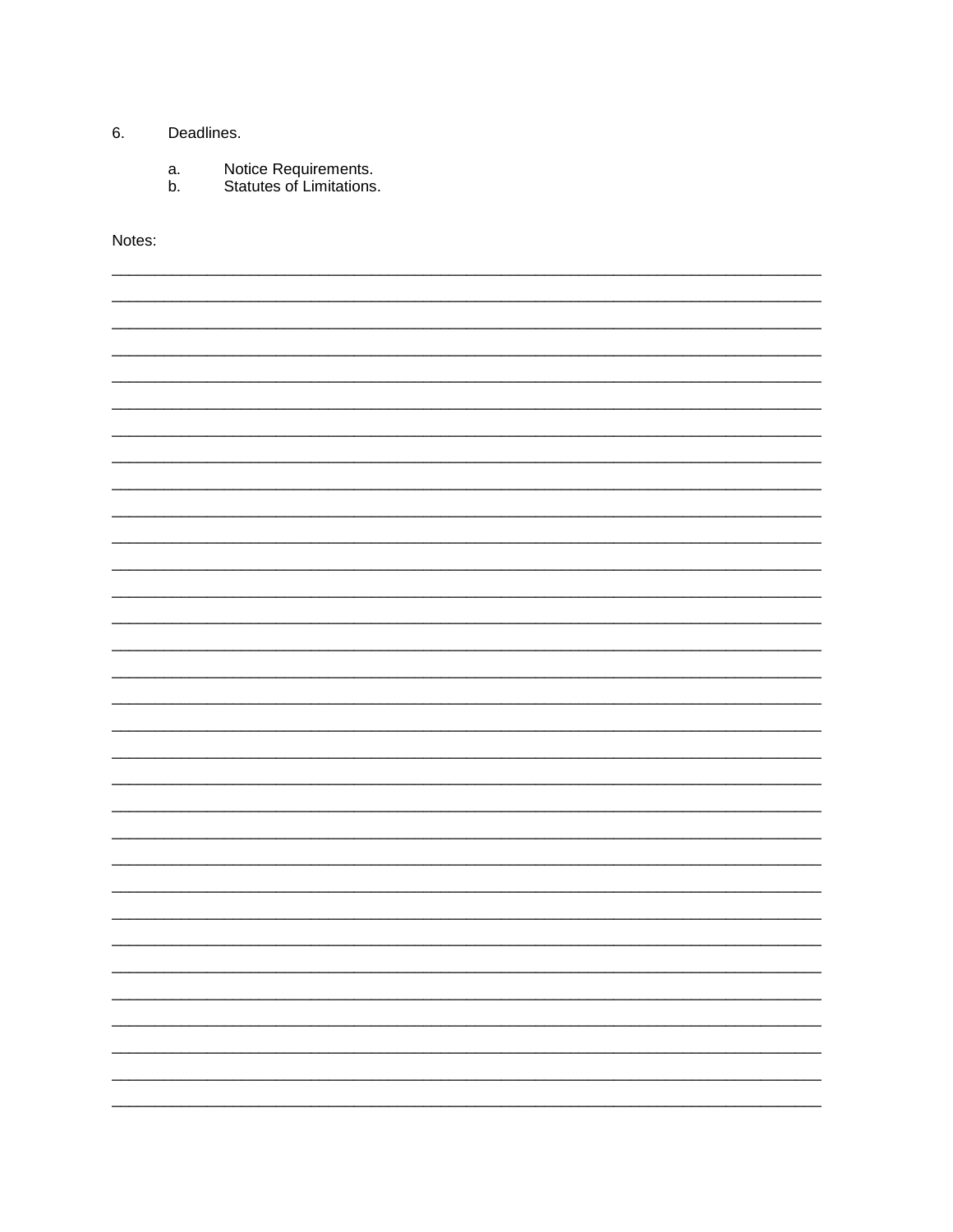

### **Things You Need to Know About Firearms Law**

Lenden A. Eakin, Esq. - Ferris & Eakin, PC

- 1. Second Amendment and AR-15's
- 2. Concealed Carry Permits
- 3. Gun Show Background Checks
- 4. Firearms in vehicles
- 5. Defense in the home
- 6. "Straw Man" purchases
- 7. High Capacity Magazines
- 8. Illegal Possession of Firearms
- 9. Class 3 Firearms
- 10. Registration